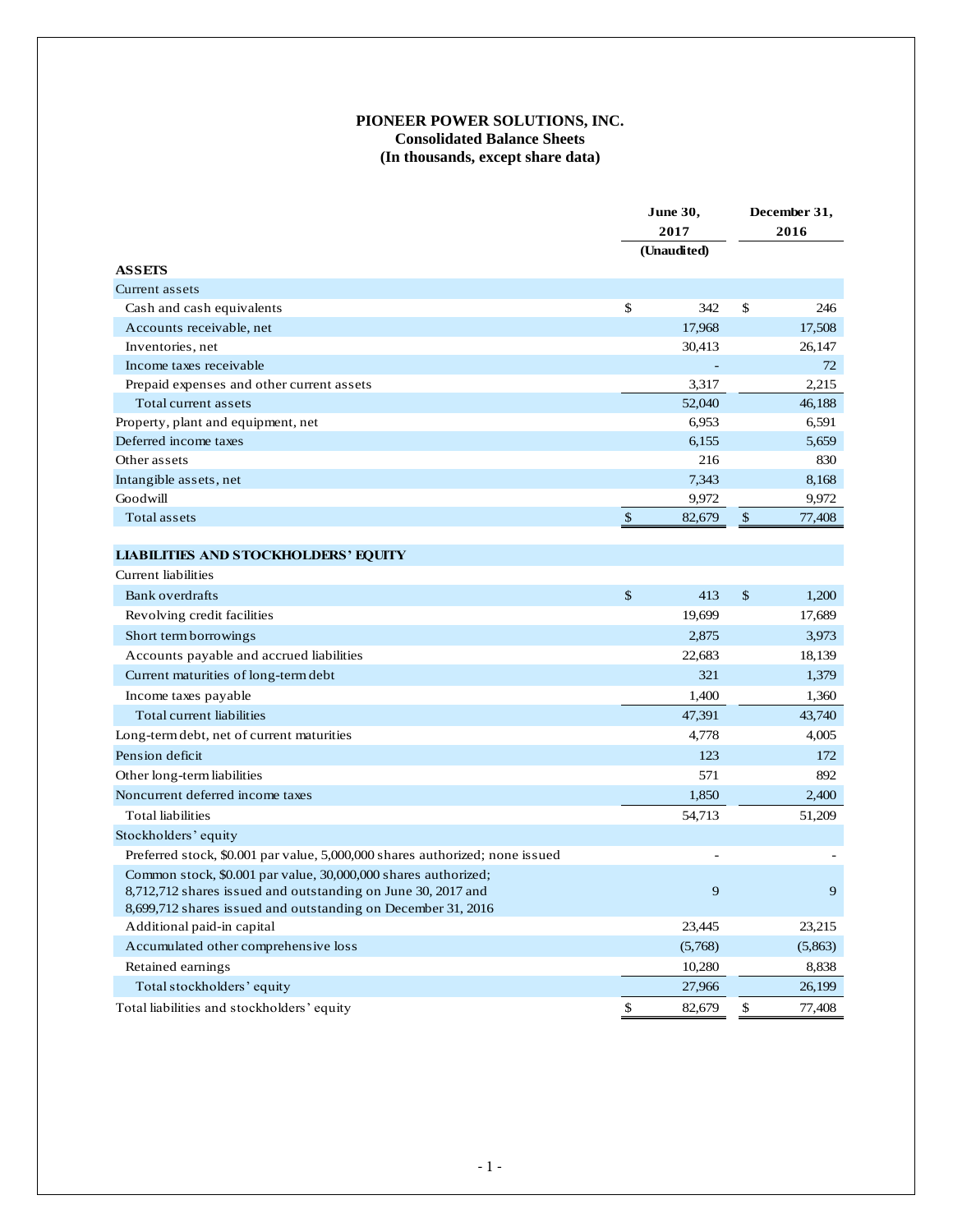## **PIONEER POWER SOLUTIONS, INC.**

## **Consolidated Statements of Income (In thousands, except per share data) (Unaudited)**

|                                             |              | <b>Three Months Ended</b><br><b>June 30,</b> |              |        |               | <b>Six Months Ended</b><br><b>June 30,</b> |               |        |  |  |  |
|---------------------------------------------|--------------|----------------------------------------------|--------------|--------|---------------|--------------------------------------------|---------------|--------|--|--|--|
|                                             |              |                                              |              |        |               |                                            |               |        |  |  |  |
|                                             |              | 2016                                         |              | 2017   |               | 2016                                       |               |        |  |  |  |
| Revenues                                    | $\mathbb{S}$ | 30,897                                       | $\mathbb{S}$ | 29,930 | $\mathbb{S}$  | 58,159                                     | $\mathcal{L}$ | 56,500 |  |  |  |
| Cost of goods sold                          |              | 24,926                                       |              | 23,664 |               | 46,072                                     |               | 44,375 |  |  |  |
| Gross profit                                |              | 5,971                                        |              | 6,266  |               | 12,087                                     |               | 12,125 |  |  |  |
| Operating expenses                          |              |                                              |              |        |               |                                            |               |        |  |  |  |
| Selling, general and administrative         |              | 4,549                                        |              | 4,863  |               | 9,414                                      |               | 9,556  |  |  |  |
| Restructuring and integration               |              | 5                                            |              | 62     |               | 160                                        |               | 181    |  |  |  |
| Foreign exchange (gain)                     |              | (210)                                        |              | (43)   |               | (272)                                      |               | (90)   |  |  |  |
| Total operating expenses                    |              | 4,344                                        |              | 4,882  |               | 9,302                                      |               | 9,647  |  |  |  |
| Operating Income                            |              | 1,627                                        |              | 1,384  |               | 2,785                                      |               | 2,478  |  |  |  |
| Interest expense                            |              | 565                                          |              | 310    |               | 1,074                                      |               | 595    |  |  |  |
| Other expense                               |              | 167                                          |              | 275    |               | 402                                        |               | 290    |  |  |  |
| Income before taxes                         |              | 895                                          |              | 799    |               | 1,309                                      |               | 1,593  |  |  |  |
| Income tax (benefit) expense                |              | (414)                                        |              | 605    |               | (133)                                      |               | 830    |  |  |  |
| Net income                                  | \$.          | 1,309                                        | \$           | 194    | \$            | 1,442                                      | \$            | 763    |  |  |  |
|                                             |              |                                              |              |        |               |                                            |               |        |  |  |  |
| Net income per common share:                |              |                                              |              |        |               |                                            |               |        |  |  |  |
| Basic                                       | $\mathbb{S}$ | 0.15                                         | \$           | 0.02   | $\mathcal{L}$ | 0.17                                       | $\mathcal{L}$ | 0.09   |  |  |  |
| Diluted                                     | \$           | 0.15                                         | \$           | 0.02   | \$            | 0.17                                       | \$            | 0.09   |  |  |  |
|                                             |              |                                              |              |        |               |                                            |               |        |  |  |  |
| Weighted average common shares outstanding: |              |                                              |              |        |               |                                            |               |        |  |  |  |
| Basic                                       |              | 8,713                                        |              | 8,700  |               | 8,707                                      |               | 8,700  |  |  |  |
| Diluted                                     |              | 8,743                                        |              | 8,706  |               | 8,737                                      |               | 8,706  |  |  |  |